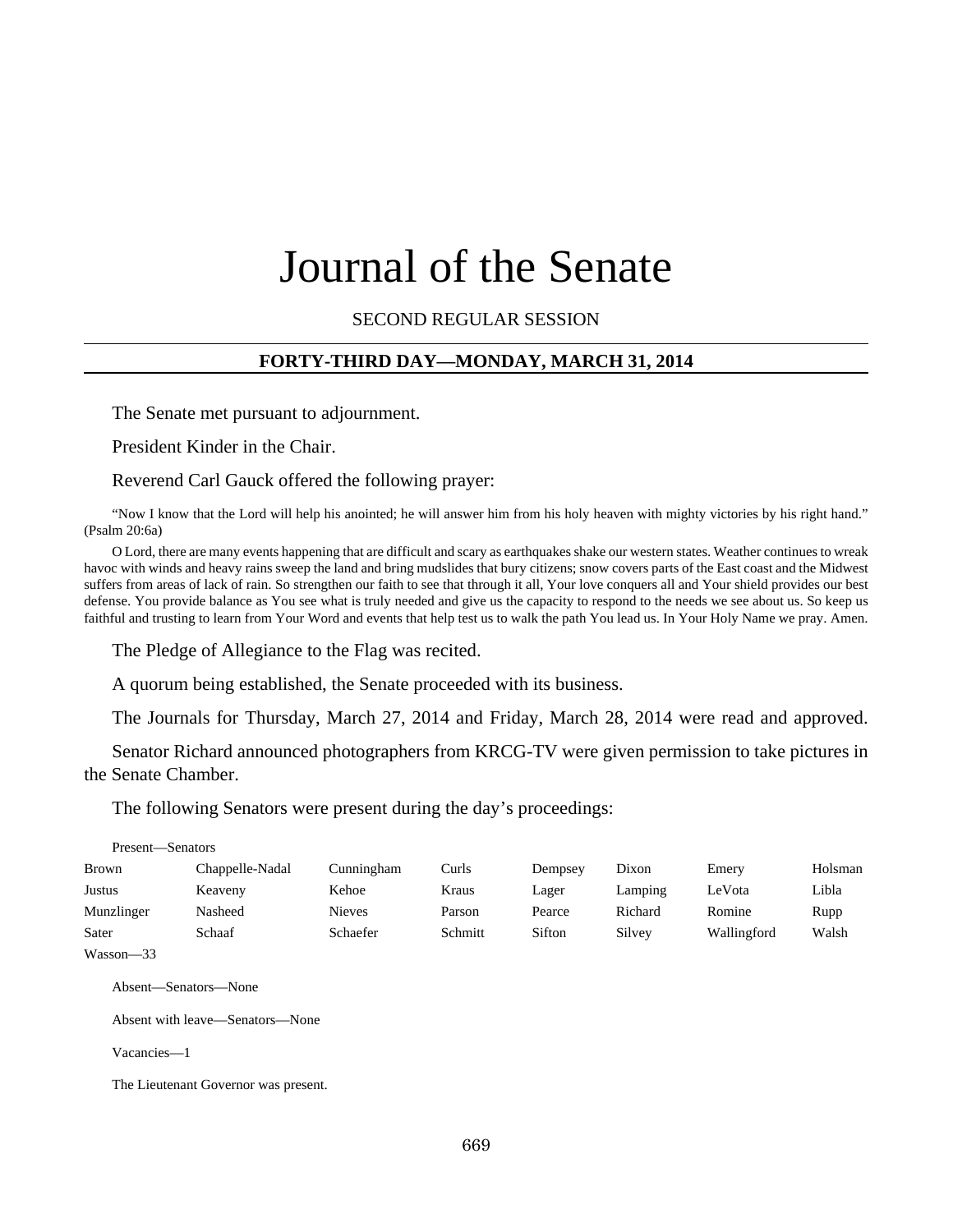#### **RESOLUTIONS**

Senator Kehoe offered Senate Resolution No. 1673, regarding Central Bank, Jefferson City, which was adopted.

Senator Kehoe offered Senate Resolution No. 1674, regarding Fechtel Beverage, Jefferson City, which was adopted.

Senator Kehoe offered Senate Resolution No. 1675, regarding Todd Doerhoff, Wardsville, which was adopted.

Senator Kehoe offered Senate Resolution No. 1676, regarding Brittany Russell, Columbia, which was adopted.

Senator Kehoe offered Senate Resolution No. 1677, regarding the One Hundred Twenty-fifth Anniversary of the Oklahoma Church of Christ, which was adopted.

Senator Justus offered Senate Resolution No. 1678, regarding Peter George Milanowski, Winfield, which was adopted.

Senator Sifton offered Senate Resolution No. 1679, regarding Andrew Michael Ellison, Crestwood, which was adopted.

Senator Schaaf offered Senate Resolution No. 1680, regarding Kathy Wiggins, which was adopted.

Senator Schaaf offered Senate Resolution No. 1681, regarding the Fiftieth Wedding Anniversary of Mr. and Mrs. Dick Barmann, St. Joseph, which was adopted.

Senator Romine offered Senate Resolution No. 1682, regarding Nancy Politte, Cadet, which was adopted.

Senator Romine offered Senate Resolution No. 1683, regarding the Jefferson County Firefighters Association, which was adopted.

Senator Wallingford offered Senate Resolution No. 1684, regarding Howard Hall, Sedgewickville, which was adopted.

Senator Sater offered Senate Resolution No. 1685, regarding James B. Tatum, Pineville, which was adopted.

Senators Pearce, Kraus, LeVota and Romine offered Senate Resolution No. 1686, regarding the 2013- 2014 NCAA Division II champions University of Central Missouri Men's Mules Basketball Team, which was adopted.

Senator Schaefer offered Senate Resolution No. 1687, regarding Miles Gibson, Columbia, which was adopted.

Senator Dempsey offered Senate Resolution No. 1688, regarding the Niagara Foundation and the Turkish American Foundation of the Midwest, which was adopted.

Senator Brown offered Senate Resolution No. 1689, regarding John L. Beckett, Camdenton, which was adopted.

Senator Justus offered Senate Resolution No. 1690, regarding Robert Francis, Herculaneum, which was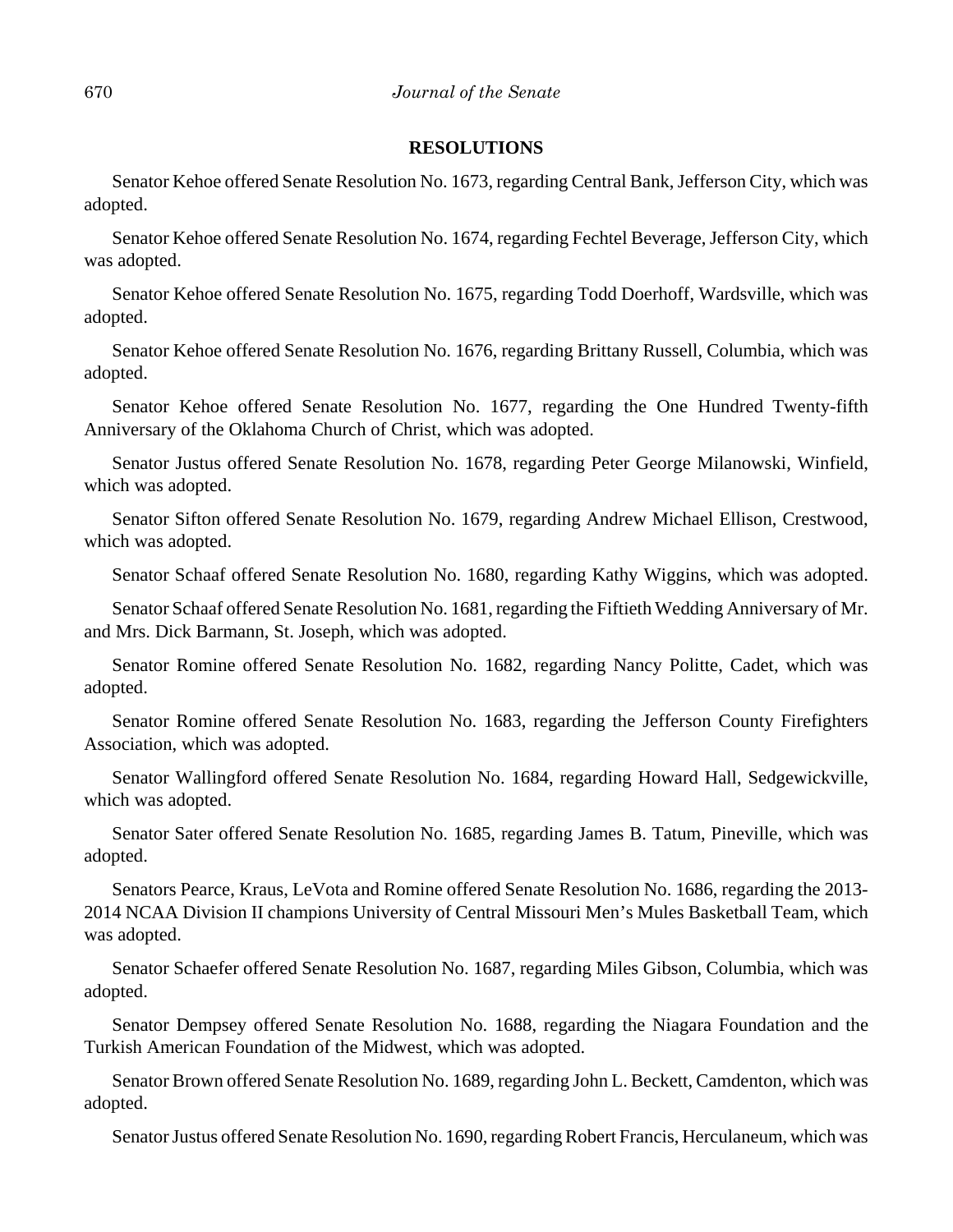adopted.

Senator Walsh offered Senate Resolution No. 1691, regarding Joseph David Sontag, which was adopted.

Senator Lager offered Senate Resolution No. 1692, regarding the Fiftieth Wedding Anniversary of Mr. and Mrs. Keith Rutledge, Trenton, which was adopted.

Senator Schmitt offered Senate Resolution No. 1693, regarding William N. Hogan, Saint Louis County, which was adopted.

Senator LeVota offered Senate Resolution No. 1694, regarding Reggie Wolfe, Independence, which was adopted.

Senator LeVota offered Senate Resolution No. 1695, regarding Robert A. Hudson, Independence, which was adopted.

Senator LeVota offered Senate Resolution No. 1696, regarding Richard B. Andrews, Harrisonville, which was adopted.

Senator LeVota offered Senate Resolution No. 1697, regarding Dave Echols, Odessa, which was adopted.

Senator LeVota offered Senate Resolution No. 1698, regarding John Vickers, which was adopted.

Senator LeVota offered Senate Resolution No. 1699, regarding Kush Sharma, which was adopted.

President Pro Tem Dempsey assumed the Chair.

#### **REPORTS OF STANDING COMMITTEES**

Senator Dixon, Chairman of the Committee on the Judiciary and Civil and Criminal Jurisprudence, submitted the following report:

Mr. President: Your Committee on the Judiciary and Civil and Criminal Jurisprudence, to which was referred **HB 1320**, begs leave to report that it has considered the same and recommends that the bill do pass.

#### **HOUSE BILLS ON THIRD READING**

Senator Richard requested unanimous consent of the Senate to suspend Senate Rule 52 for the purpose of taking up **HB 1320** for third reading and final passage, which request was granted.

**HB 1320**, introduced by Representatives Ellinger, et al, entitled:

An Act to repeal sections 191.918 and 494.430, RSMo, and to enact in lieu thereof two new sections relating to breast-feeding.

Was taken up by Senator Keaveny.

On motion of Senator Keaveny, **HB 1320** was read the 3rd time and passed by the following vote:

YEAS—Senators

| Brown  | Chappelle-Nadal | Cunningham | Curls | Dempsey | Dixon   | Emery  | Holsman |
|--------|-----------------|------------|-------|---------|---------|--------|---------|
| Justus | Keaveny         | Kehoe      | Kraus | Lager   | Lamping | LeVota | Libla   |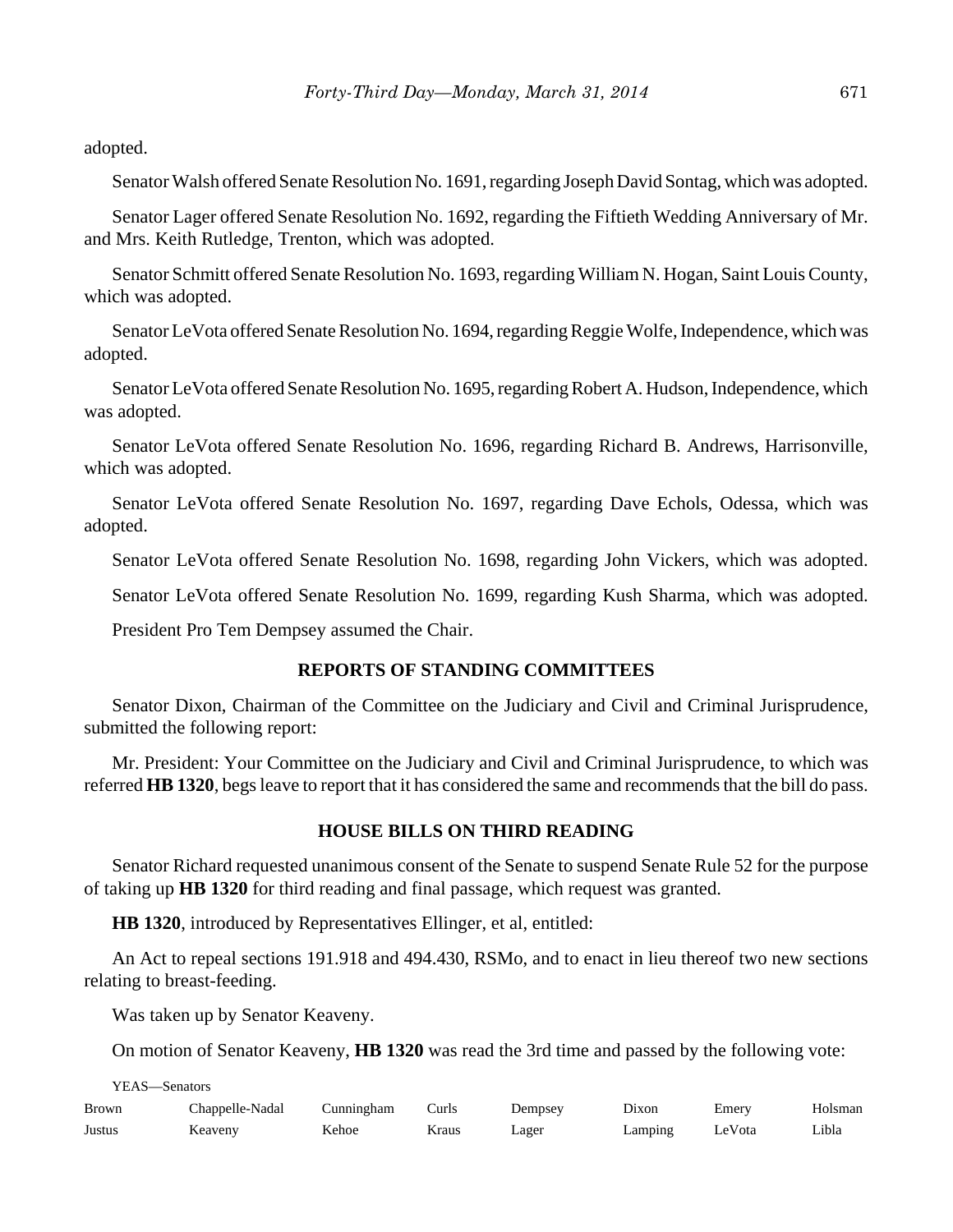| Munzlinger                                                                    | Nasheed                                                                     | <b>Nieves</b> | Parson | Richard                           | Romine | Sater     | Schaaf |  |
|-------------------------------------------------------------------------------|-----------------------------------------------------------------------------|---------------|--------|-----------------------------------|--------|-----------|--------|--|
| Schaefer                                                                      | Schmitt                                                                     | Sifton        | Silvey | Wallingford                       | Walsh  | Wasson-31 |        |  |
|                                                                               | NAYS—Senators—None                                                          |               |        |                                   |        |           |        |  |
|                                                                               | Absent-Senator Rupp-1                                                       |               |        |                                   |        |           |        |  |
|                                                                               | Absent with leave—Senator Pearce—1                                          |               |        |                                   |        |           |        |  |
| Vacancies-1                                                                   |                                                                             |               |        |                                   |        |           |        |  |
|                                                                               | The President declared the bill passed.                                     |               |        |                                   |        |           |        |  |
|                                                                               | On motion of Senator Keaveny, title to the bill was agreed to.              |               |        |                                   |        |           |        |  |
| Senator Keaveny moved that the vote by which the bill passed be reconsidered. |                                                                             |               |        |                                   |        |           |        |  |
|                                                                               | Senator Richard moved that motion lay on the table, which motion prevailed. |               |        |                                   |        |           |        |  |
|                                                                               |                                                                             |               |        | <b>MESSAGES FROM THE GOVERNOR</b> |        |           |        |  |

The following message was received from the Governor, reading of which was waived:

GOVERNOR OF MISSOURI JEFFERSON CITY 65102

March 31, 2014

To the Senate of the 97<sup>th</sup> General Assembly of the State of Missouri:

I have the honor to transmit to you herewith for your advice and consent the following appointment:

Brian Kinkade, 2301 Grant Lane, Columbia, Boone County, Missouri 65203, as Director of the Department of Social Services, for a term ending at the pleasure of the Governor, and until his successor is duly appointed and qualified.

> Respectfully submitted, Jeremiah W. (Jay) Nixon Governor

President Pro Tem Dempsey referred the above appointment to Committee on Gubernatorial Appointments.

#### **MESSAGES FROM THE HOUSE**

The following messages were received from the House of Representatives through its Chief Clerk:

Mr. President: I am instructed by the House of Representatives to inform the Senate that the House has taken up and passed **HB 2029**, entitled:

An Act to repeal section 144.030, RSMo, and to enact in lieu thereof one new section relating to sales and use tax exemptions for aircraft.

In which the concurrence of the Senate is respectfully requested.

Read 1st time.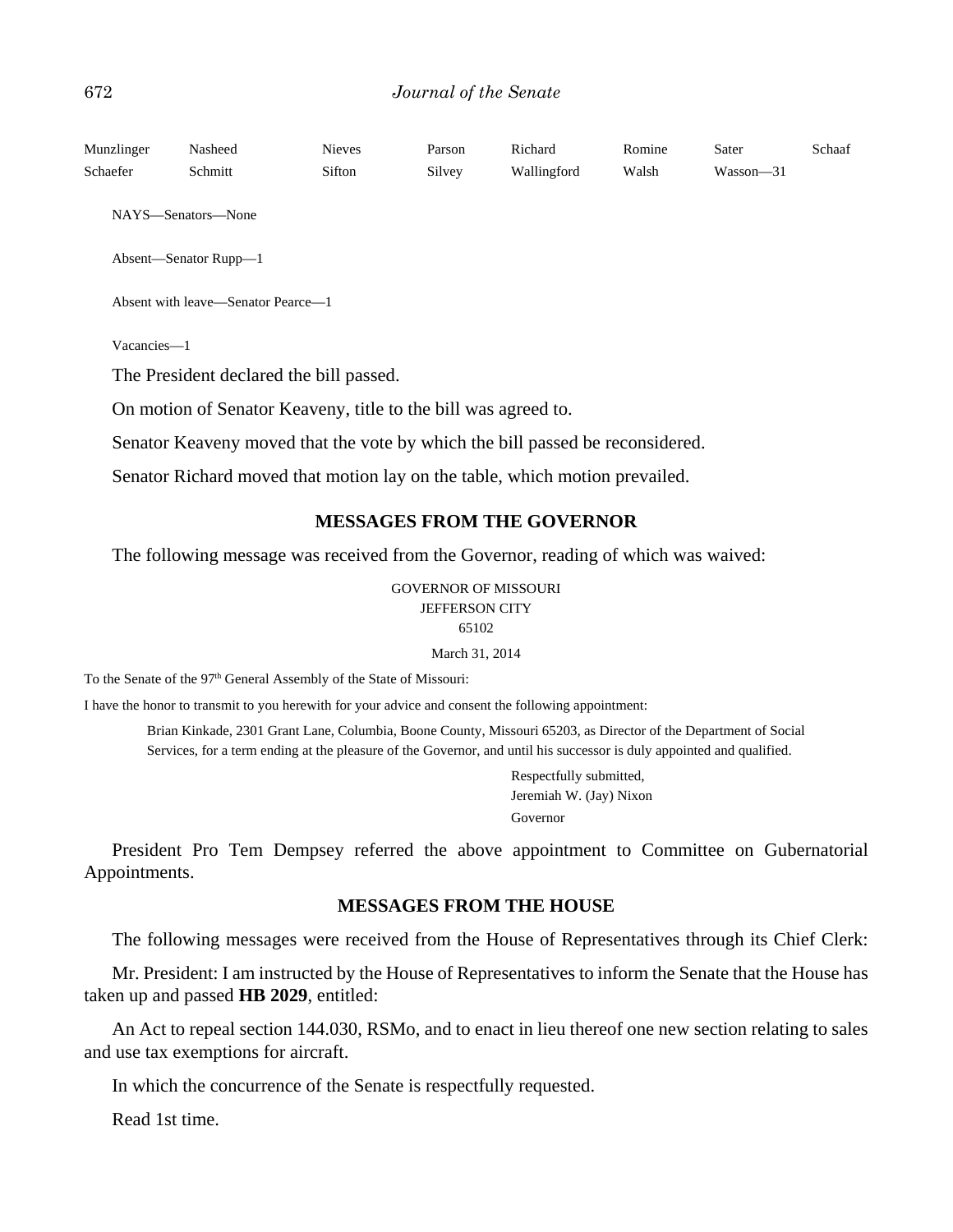Also,

Mr. President: I am instructed by the House of Representatives to inform the Senate that the House has taken up and passed **HCS** for **HB 1189**, entitled:

An Act to amend chapter 170, RSMo, by adding thereto one new section relating to graduation requirements.

In which the concurrence of the Senate is respectfully requested.

Read 1st time.

Also,

Mr. President: I am instructed by the House of Representatives to inform the Senate that the House has taken up and passed **HCS** for **HB 1779**, entitled:

An Act to repeal section 630.175, RSMo, and to enact in lieu thereof one new section relating to advanced practice registered nurses.

In which the concurrence of the Senate is respectfully requested.

Read 1st time.

Also,

Mr. President: I am instructed by the House of Representatives to inform the Senate that the House has taken up and passed **HCS** for **HB 1685**, entitled:

An Act to amend chapter 191, RSMo, by adding thereto one new section relating to the use of investigational drugs, with a penalty provision.

In which the concurrence of the Senate is respectfully requested.

Read 1st time.

Also,

Mr. President: I am instructed by the House of Representatives to inform the Senate that the House has taken up and passed **HB 1642**, entitled:

An Act to amend chapter 285, RSMo, by adding thereto two new sections relating to employment taxes.

In which the concurrence of the Senate is respectfully requested.

Read 1st time.

Also,

Mr. President: I am instructed by the House of Representatives to inform the Senate that the House has taken up and passed **HCS** for **HB 1225**, entitled:

An Act to repeal sections 415.400, 415.405, 415.410, 415.415, 415.417, 415.420, and 415.425, RSMo, and to enact in lieu thereof eighteen new sections relating to self-service storage facilities, with an effective date for certain sections.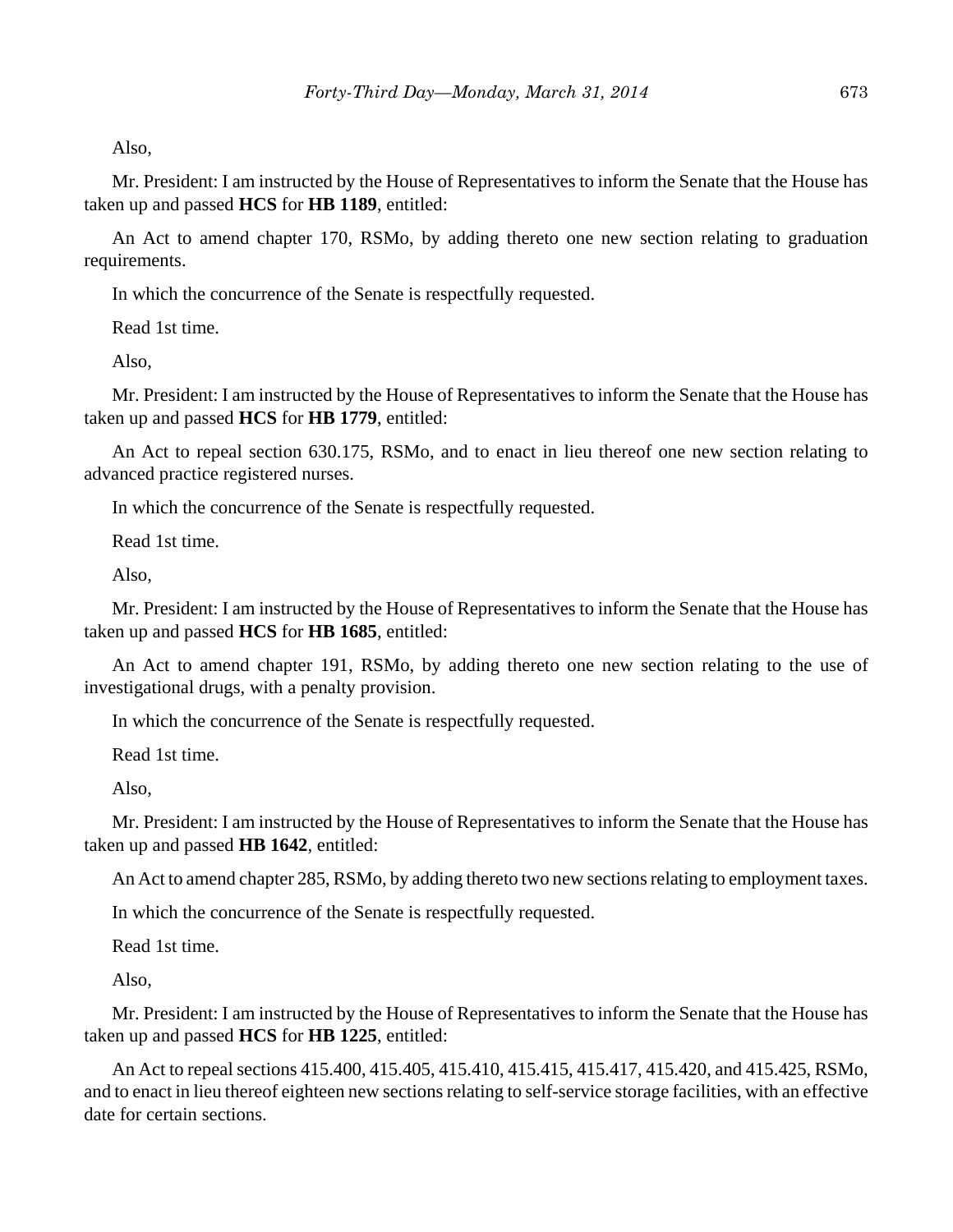In which the concurrence of the Senate is respectfully requested.

Read 1st time.

Also,

Mr. President: I am instructed by the House of Representatives to inform the Senate that the House has taken up and passed **HB 1723**, entitled:

An Act to repeal section 304.022, RSMo, and to enact in lieu thereof one new section relating to emergency vehicles, with penalty provisions.

In which the concurrence of the Senate is respectfully requested.

Read 1st time.

Also,

Mr. President: I am instructed by the House of Representatives to inform the Senate that the House has taken up and passed **HCS** for **HB 1218**, entitled:

An Act to repeal section 448.3-116, RSMo, and to enact in lieu thereof one new section relating to liens for assessments on condominiums.

In which the concurrence of the Senate is respectfully requested.

Read 1st time.

Also,

Mr. President: I am instructed by the House of Representatives to inform the Senate that the House has taken up and passed **HCS** for **HB 1091**, entitled:

An Act to amend chapter 135, RSMo, by adding thereto four new sections relating to port facilities.

In which the concurrence of the Senate is respectfully requested.

Read 1st time.

Also,

Mr. President: I am instructed by the House of Representatives to inform the Senate that the House has taken up and passed **HCS** for **HB 1374**, entitled:

An Act to amend chapter 416, RSMo, by adding thereto five new sections relating to bad faith assertions of patent infringement.

In which the concurrence of the Senate is respectfully requested.

Read 1st time.

Also,

Mr. President: I am instructed by the House of Representatives to inform the Senate that the House has taken up and passed **HCS** for **HBs 1735** and **1618**, entitled:

An Act to repeal section 578.120, RSMo, and to enact in lieu thereof one new section relating to the sale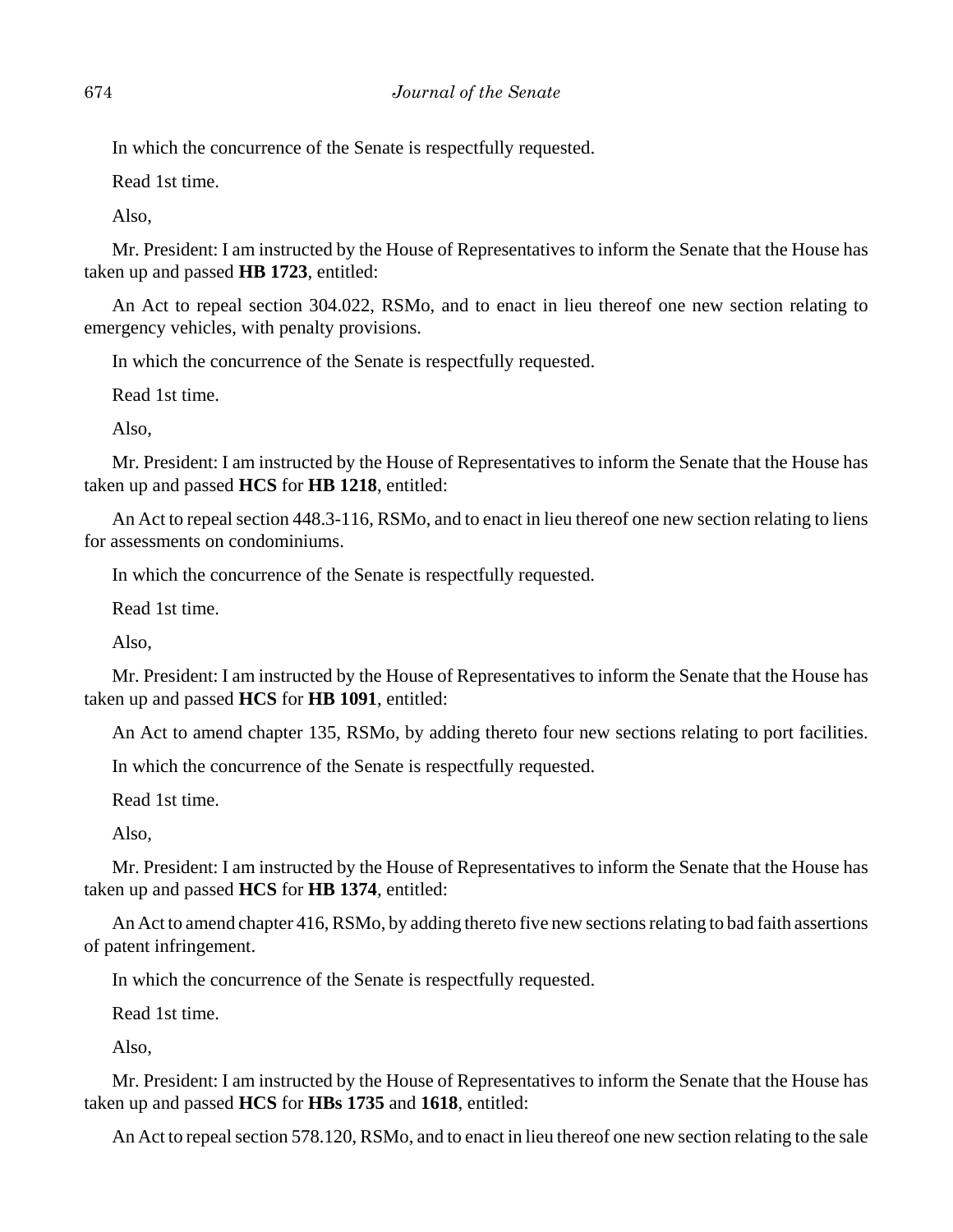of motorcycles on Sunday, with a penalty provision.

In which the concurrence of the Senate is respectfully requested.

Read 1st time.

Also,

Mr. President: I am instructed by the House of Representatives to inform the Senate that the House has taken up and passed **HCS** for **HB 1729**, entitled:

An Act to amend chapter 620, RSMo, by adding thereto one new section relating to a department of economic development office in Israel.

In which the concurrence of the Senate is respectfully requested.

Read 1st time.

Also,

Mr. President: I am instructed by the House of Representatives to inform the Senate that the House has taken up and passed **HCS** for **HB 1631**, entitled:

An Act to amend chapter 643, RSMo, by adding thereto one new section relating to the air conservation commission.

In which the concurrence of the Senate is respectfully requested.

Read 1st time.

Also,

Mr. President: I am instructed by the House of Representatives to inform the Senate that the House has taken up and passed **HB 1245**, entitled:

An Act to repeal section 208.275 as enacted by senate substitute for senate committee substitute for house committee substitute for house bill no. 555 merged with senate substitute no. 2 for house bill no. 648, ninety-sixth general assembly, first regular session and section 208.275 as enacted by senate committee substitute for house committee substitute for house bill no. 464, ninety-sixth general assembly, first regular session, and section 301.580 as enacted by conference committee substitute for senate substitute for senate committee substitute for house committee substitute for house bill no. 1402, ninety-sixth general assembly, second regular session, and section 301.3166 as enacted by conference committee substitute for house committee substitute no. 2 for senate committee substitute for senate bill no. 480, ninety-sixth general assembly, second regular session, and section 301.3168 as enacted by conference committee substitute for house committee substitute no. 2 for senate committee substitute for senate bill no. 480, ninety-sixth general assembly, second regular session, and section 301.3170 as enacted by conference committee substitute for house committee substitute no. 2 for senate committee substitute for senate bill no. 480, ninety-sixth general assembly, second regular session, and section 350.016 as enacted by house committee substitute for senate bill no. 84, eighty-seventh general assembly, first regular session, and section 390.280 as enacted by conference committee substitute for house committee substitute for senate substitute for senate committee substitute for senate bill no. 470, ninety-sixth general assembly, second regular session, and section 407.300 as enacted by conference committee substitute for senate committee substitute for house bill no. 103,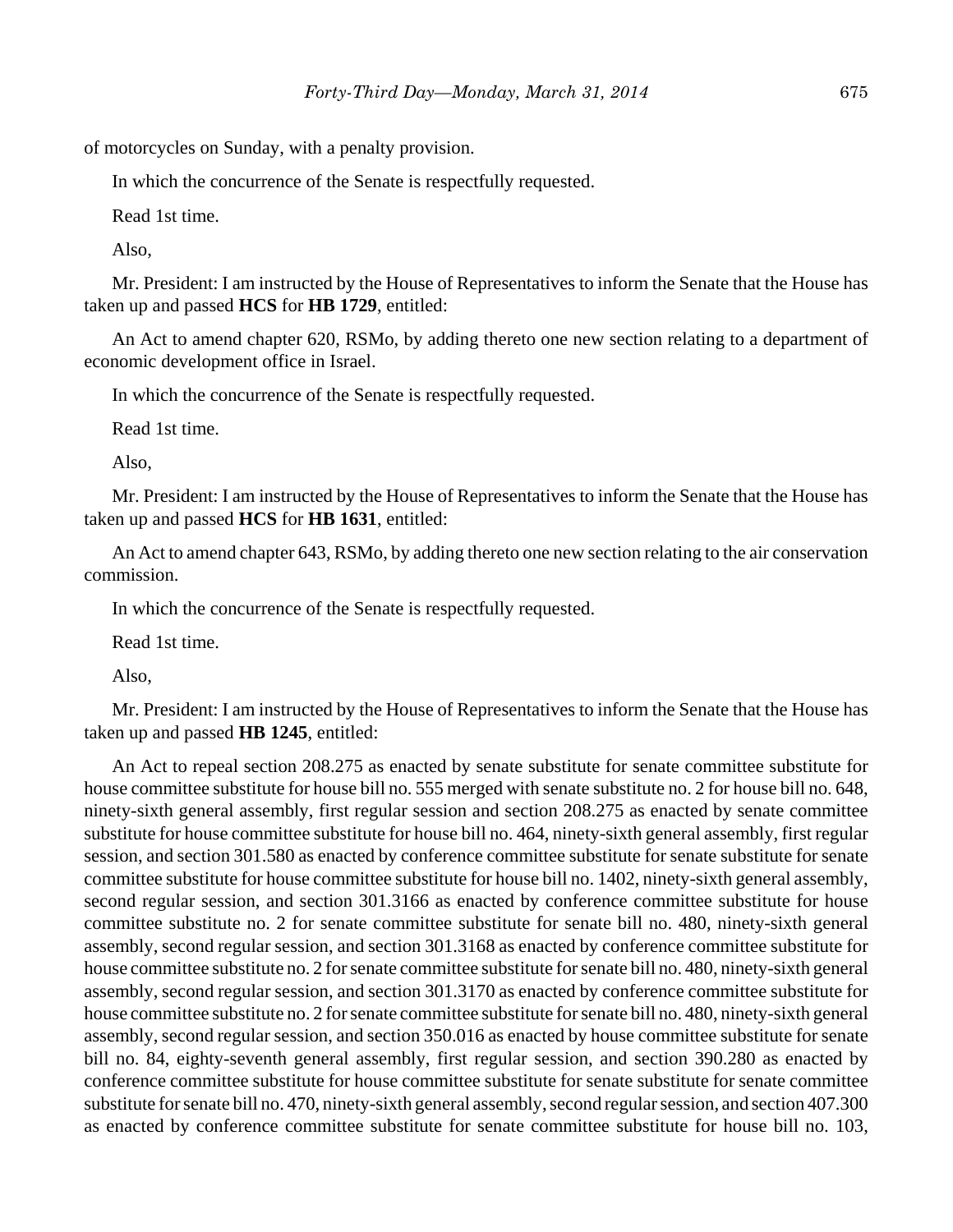ninety-seventh general assembly, first regular session, and section 476.055 as enacted by conference committee substitute for house committee substitute for senate bill no. 636, ninety-sixth general assembly, second regular session, for the sole purpose of repealing multiple versions of statutes.

In which the concurrence of the Senate is respectfully requested.

Read 1st time.

Also,

Mr. President: I am instructed by the House of Representatives to inform the Senate that the House has taken up and passed **HCS** for **HB 1447**, entitled:

An Act to repeal sections 302.065 and 302.171, RSMo, and to enact in lieu thereof three new sections relating to driver's license issuance.

In which the concurrence of the Senate is respectfully requested.

Read 1st time.

Also,

Mr. President: I am instructed by the House of Representatives to inform the Senate that the House has taken up and passed **HCS** for **HBs 1665** and **1335**, entitled:

An Act to amend chapter 407, RSMo, by adding thereto one new section relating to the publishing of certain photographs on internet websites, with a penalty provision.

In which the concurrence of the Senate is respectfully requested.

Read 1st time.

Also,

Mr. President: I am instructed by the House of Representatives to inform the Senate that the House has taken up and passed **HB 1693**, entitled:

An Act to repeal sections 447.560 and 447.584, RSMo, and to enact in lieu thereof three new sections relating to unclaimed property, with a penalty provision and an emergency clause.

Emergency clause adopted.

In which the concurrence of the Senate is respectfully requested.

Read 1st time.

## **SENATE BILLS FOR PERFECTION**

Senator Sifton moved that **SB 708** be taken up for perfection, which motion prevailed.

On motion of Senator Sifton, **SB 708** was declared perfected and ordered printed.

Senator Romine moved that **SB 782** be taken up for perfection, which motion prevailed.

Senator Romine offered **SS** for **SB 782**, entitled: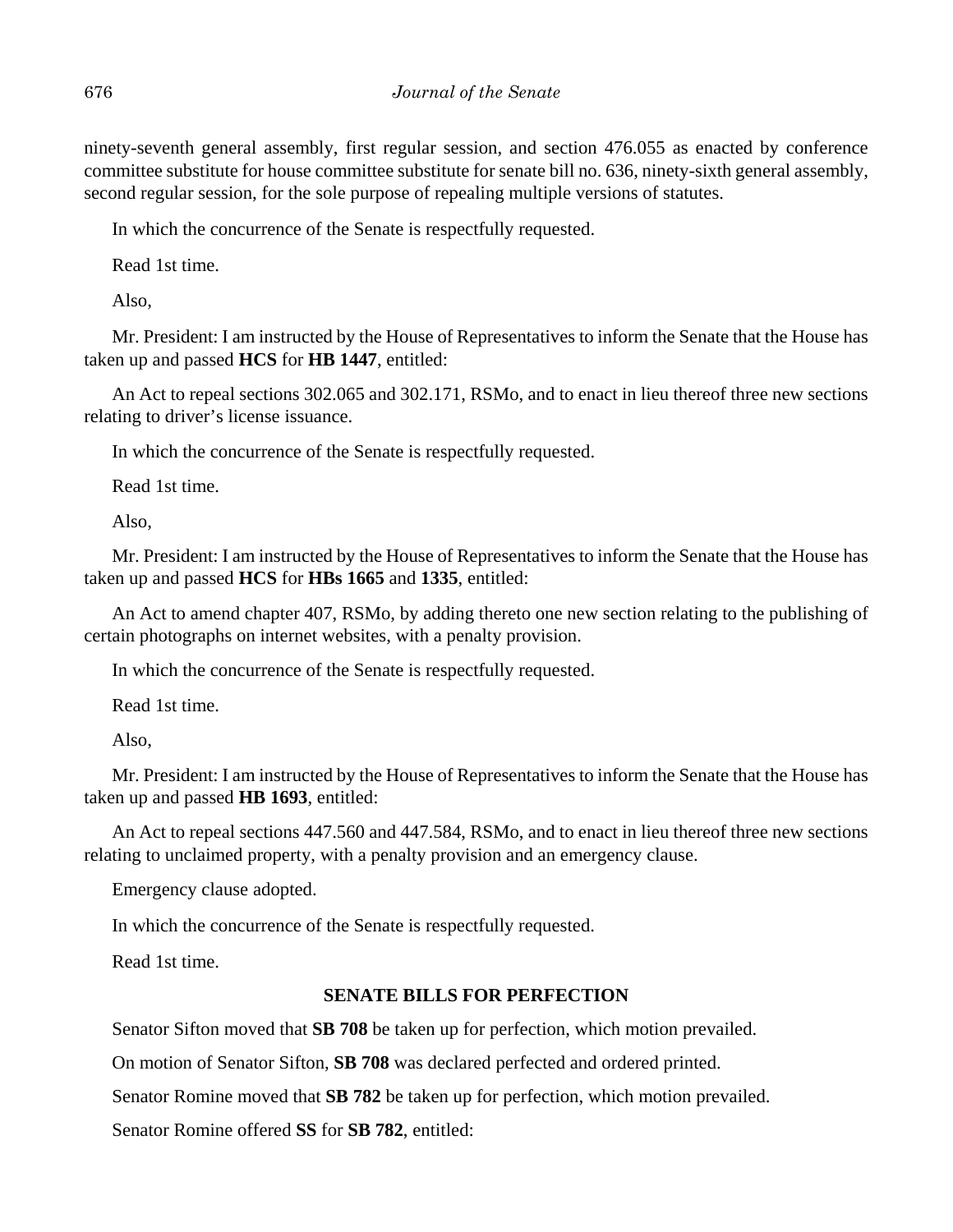# SENATE SUBSTITUTE FOR SENATE BILL NO. 782

An Act to repeal section 168.021, RSMo, and to enact in lieu thereof one new section relating to certification by the American Board for Certification of Teacher Excellence.

Senator Romine moved that **SS** for **SB 782** be adopted, which motion prevailed.

On motion of Senator Romine, **SS** for **SB 782** was declared perfected and ordered printed.

Senator Keaveny moved that **SB 499** be taken up for perfection, which motion prevailed.

Senator Kehoe assumed the Chair.

On motion of Senator Keaveny, **SB 499** was declared perfected and ordered printed.

Senator Schaaf moved that **SJR 27**, with **SCS**, be taken up for perfection, which motion prevailed.

**SCS** for **SJR 27**, entitled:

# SENATE COMMITTEE SUBSTITUTE FOR SENATE JOINT RESOLUTION NO. 27

Joint Resolution submitting to the qualified voters of Missouri, an amendment repealing section 15 of article I of the Constitution of Missouri, and adopting one new section in lieu thereof relating to government access of electronic data.

Was taken up.

Senator Schaaf moved that **SCS** for **SJR 27** be adopted.

At the request of Senator Schaaf, **SJR 27**, with **SCS** (pending), was placed on the Informal Calendar.

#### **MESSAGES FROM THE HOUSE**

The following messages were received from the House of Representatives through its Chief Clerk:

Mr. President: I am instructed by the House of Representatives to inform the Senate that the House has taken up and passed **HCS** for **HBs 1861** and **1864**, entitled:

An Act to repeal sections 208.024 and 208.027, RSMo, and to enact in lieu thereof five new sections relating to public assistance benefits.

In which the concurrence of the Senate is respectfully requested.

Read 1st time.

Also,

Mr. President: I am instructed by the House of Representatives to inform the Senate that the House has taken up and passed **HB 1651**, entitled:

An Act to repeal section 394.120, RSMo, and to enact in lieu thereof one new section relating to electric cooperatives.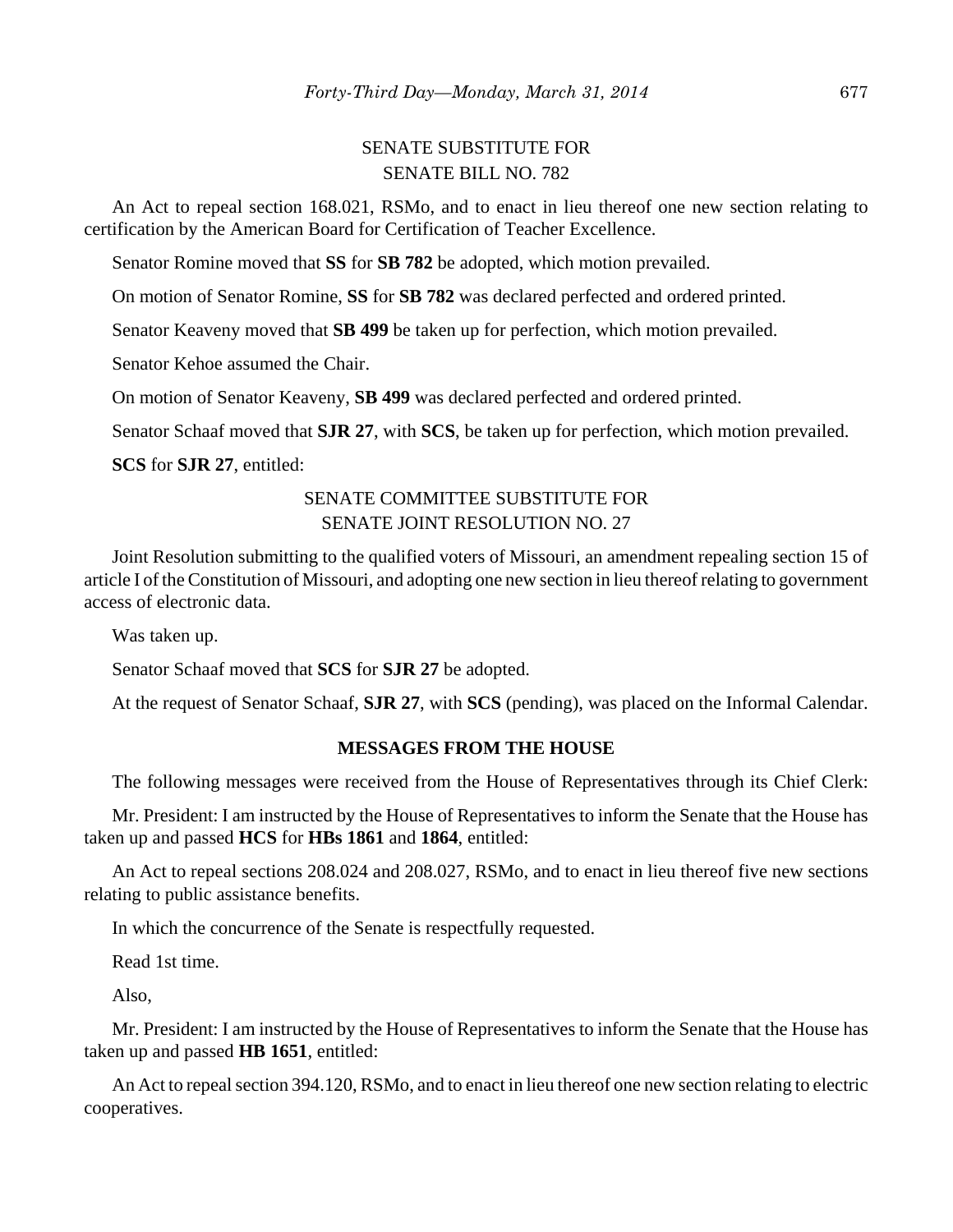In which the concurrence of the Senate is respectfully requested.

Read 1st time.

Also,

Mr. President: I am instructed by the House of Representatives to inform the Senate that the House has taken up and passed **HCS** for **HB 1514**, entitled:

An Act to repeal section 451.040, RSMo, and to enact in lieu thereof one new section relating to marriage licenses.

In which the concurrence of the Senate is respectfully requested.

Read 1st time.

Also,

Mr. President: I am instructed by the House of Representatives to inform the Senate that the House has taken up and passed **HB 1602**, entitled:

An Act to authorize the conveyance of property owned by the state in St. Francois County to the City of Farmington.

In which the concurrence of the Senate is respectfully requested.

Read 1st time.

Also,

Mr. President: I am instructed by the House of Representatives to inform the Senate that the House has taken up and passed **HB 1724**, entitled:

An Act to repeal section 41.216, RSMo, and to enact in lieu thereof one new section relating to the Missouri military family relief fund.

In which the concurrence of the Senate is respectfully requested.

Read 1st time.

Also,

Mr. President: I am instructed by the House of Representatives to inform the Senate that the House has taken up and passed **HB 1804**, entitled:

An Act to repeal section 21.830, RSMo, and to enact in lieu thereof one new section relating to the joint committee on Missouri's energy future.

In which the concurrence of the Senate is respectfully requested.

Read 1st time.

Also,

Mr. President: I am instructed by the House of Representatives to inform the Senate that the House has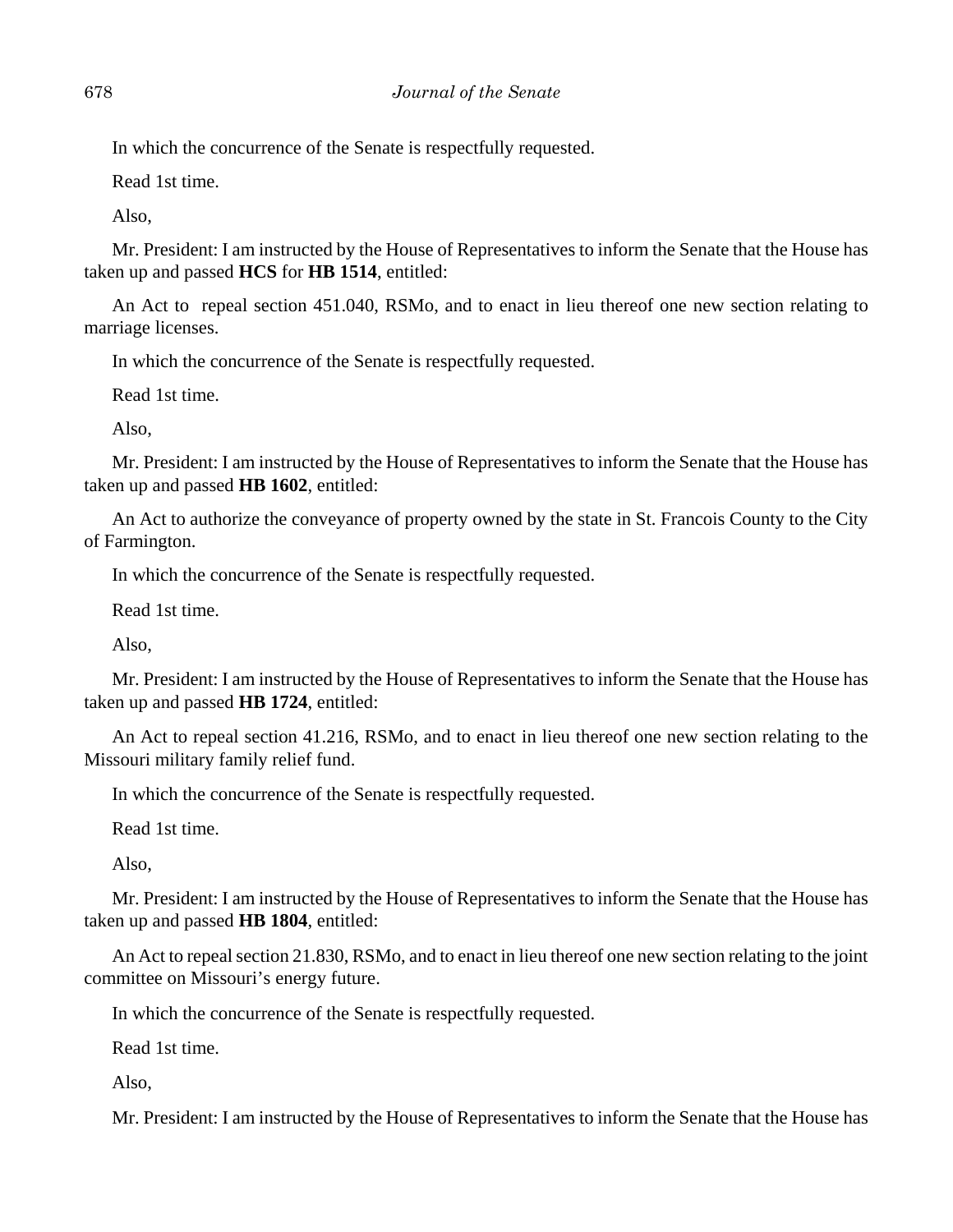taken up and passed **HB 1184**, entitled:

An Act to repeal section 431.056, RSMo, and to enact in lieu thereof one new section relating to foster children contracting for automobile insurance.

In which the concurrence of the Senate is respectfully requested.

Read 1st time.

Also,

Mr. President: I am instructed by the House of Representatives to inform the Senate that the House has taken up and passed **HCS** for **HB 1389**, entitled:

An Act to repeal sections 173.030 and 174.450, RSMo, and to enact in lieu thereof two new sections relating to state authorization of reciprocity agreements for distance education.

In which the concurrence of the Senate is respectfully requested.

Read 1st time.

## **REFERRALS**

President Pro Tem Dempsey referred **SCS** for **SB 723** and **SS No. 3** for **SCS** for **SBs 509** and **496** to the Committee on Governmental Accountability and Fiscal Oversight.

# **HOUSE BILLS ON SECOND READING**

The following Bills were read the 2nd time and referred to the Committees indicated:

**HCS** for **HB 2001**—Appropriations.

**HCS** for **HB 2002**—Appropriations.

**HCS** for **HB 2003**—Appropriations.

**HCS** for **HB 2004**—Appropriations.

**HCS** for **HB 2005**—Appropriations.

**HCS** for **HB 2006**—Appropriations.

**HCS** for **HB 2007**—Appropriations.

**HCS** for **HB 2008**—Appropriations.

**HCS** for **HB 2009**—Appropriations.

**HCS** for **HB 2010**—Appropriations.

**HCS** for **HB 2011**—Appropriations.

**HCS** for **HB 2012**—Appropriations.

**HCS** for **HB 2013**—Appropriations.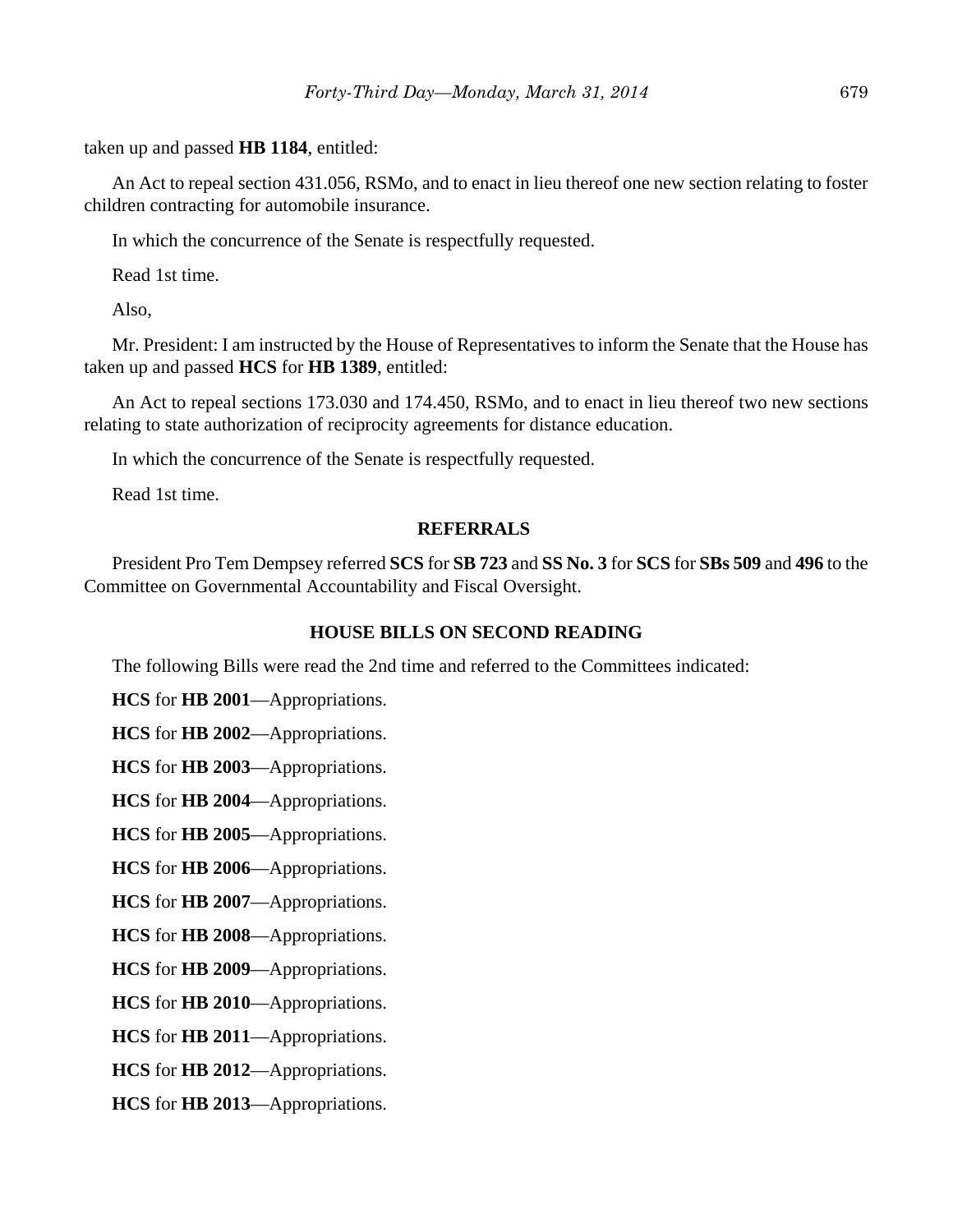## **INTRODUCTIONS OF GUESTS**

Senator Chappelle-Nadal introduced to the Senate, Lindsey Young, Mason Douglas, Drake Nilges, Darren Green, Kannon Qualls, Kendra Elder, Jerry Hobbs, Hollee Ellis and Misti Lovelace, representatives of Missouri State Beta Club.

Senator Libla introduced to the Senate, Dr. Devin Stephenson, and his wife, Judy, Teresa Johnson, Dr. Angela Totty, Jeffrey Kropp, Melody Willis, Mark Sanders, Bridgett Barnhill, Michelle Lane, Will Dougherty, Amanda Taylor, Sherry McDonald, Julie Becker, Michael Willis, Michelle Fisher-Young, Justin Hoggard, Martha Kirkman, Robby Calvert and Karen Beers, representatives of Three Rivers College President's Leadership Academy, Poplar Bluff.

Senator Holsman introduced to the Senate, Dr. Matt Naylor, Kansas City.

On motion of Senator Richard, the Senate adjourned under the rules.

# SENATE CALENDAR  $\overline{\phantom{a}}$

# FORTY-FOURTH DAY–TUESDAY, APRIL 1, 2014 \_\_\_\_\_\_

## FORMAL CALENDAR

## HOUSE BILLS ON SECOND READING

HB 2029-Cierpiot HCS for HB 1189 HCS for HB 1779 HCS for HB 1685 HB 1642-Bahr HCS for HB 1225 HB 1723-Davis and Lynch HCS for HB 1218 HCS for HB 1091 HCS for HB 1374 HCS for HBs 1735 & 1618 HCS for HB 1729 HCS for HB 1631

HB 1245-Hampton, et al HCS for HB 1447 HCS for HBs 1665 & 1335 HB 1693-Barnes HCS for HBs 1861 & 1864 HB 1651-Fraker HCS for HB 1514 HB 1602-Engler and Black HB 1724-Davis and Lynch HB 1804-Riddle, et al HB 1184-Grisamore HCS for HB 1389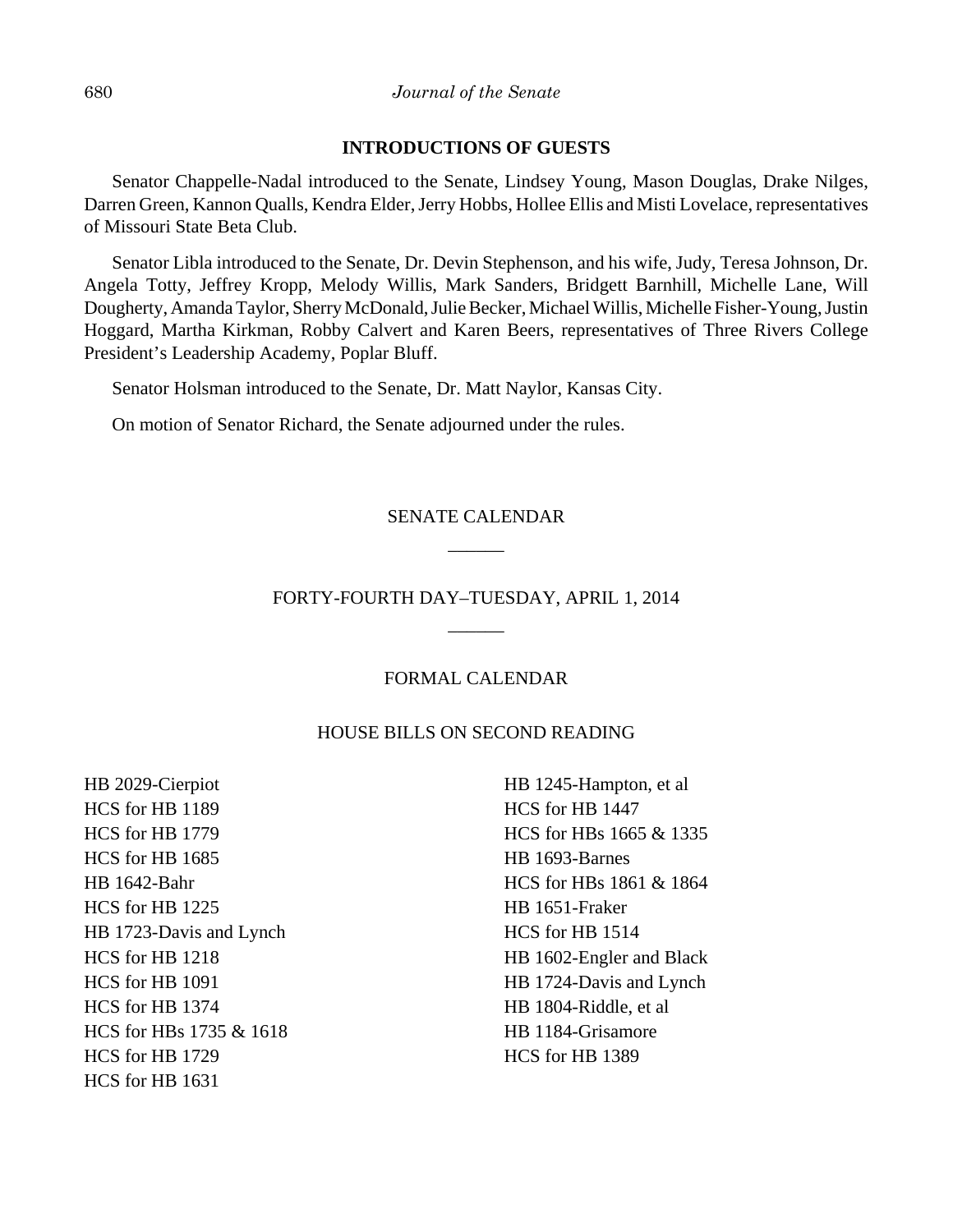#### THIRD READING OF SENATE BILLS

SS for SCS for SB 666-Schmitt (In Fiscal Oversight) SB 727-Chappelle-Nadal (In Fiscal Oversight) SB 693-Parson (In Fiscal Oversight) SS for SCS for SB 720-Justus (In Fiscal Oversight)

SS for SB 673-Kehoe (In Fiscal Oversight) SCS for SB 723-Parson (In Fiscal Oversight) SS#3 for SCS for SBs 509 & 496-Kraus (In Fiscal Oversight)

#### SENATE BILLS FOR PERFECTION

- 1. SB 490-Lager and Kehoe, with SCS
- 2. SB 674-Kehoe
- 3. SB 644-LeVota
- 4. SB 680-Curls, with SCS
- 5. SB 829-Kraus, with SCS
- 6. SB 584-Dixon
- 7. SB 777-Nieves, with SCS
- 8. SB 739-Romine, with SCS
- 9. SB 553-Emery, with SCS
- 10. SB 707-Wasson, with SCS
- 11. SB 785-Kehoe, with SCS
- 12. SB 818-Kehoe
- 13. SB 846-Richard
- 14. SB 628-Schaaf
- 15. SB 812-Parson 16. SB 729-Romine, with SCS 17. SB 774-Dempsey, with SCS 18. SB 555-Nasheed 19. SB 850-Munzlinger and Holsman, with SCS 20. SB 892-Kraus, with SCS 21. SB 809-Wasson, with SCS 22. SB 706-Cunningham, with SCS 23. SB 500-Keaveny 24. SB 695-Keaveny 25. SJR 26-Lager
- 26. SB 890-Kehoe
- 27. SB 754-Sater and Justus

## INFORMAL CALENDAR

#### SENATE BILLS FOR PERFECTION

SB 491-Justus and Dixon, with SCS (pending) SB 501-Keaveny SB 518-Sater, with SCS, SA 2 & SA 1 to SA 2 (pending) SB 519-Sater, with SS & SA 1 (pending) SS for SB 543-Munzlinger SB 573-Munzlinger, with SCS

SB 575-Dixon SB 589-Brown, with SCS, SA 2 & SA 1 to SA 2 (pending) SB 599-Kraus, with SCS & SA 2 (pending) SB 663-Munzlinger, with SCS SB 692-Wasson, with SA 1 (pending) SB 712-Walsh, with SCS (pending) SB 734-Cunningham